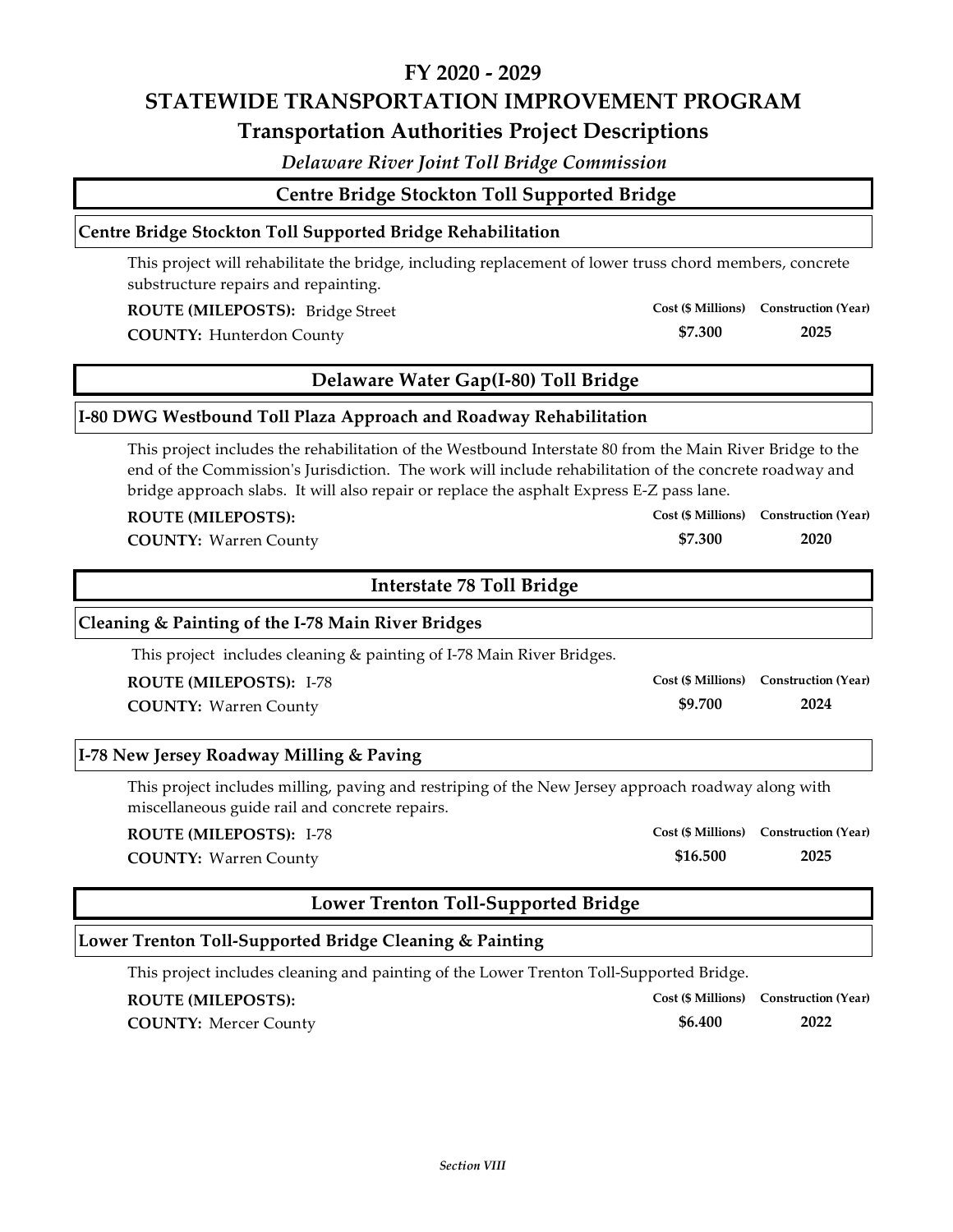*Delaware River Joint Toll Bridge Commission*

# **Milford‐Montague Toll Bridge**

## **Milford ‐ Montague Toll Bridge & Approach Roadway Repaving**

This project will consist of milling and paving of the Milford ‐ Montague Toll Bridge from NJ Route 206 to PA Route 209, including the Main River Bridge. Repaving of the parking lot of the Administration Building and Maintenance Area will also be included in this project.

**ROUTE (MILEPOSTS):** US 206 (130.5 ‐ 131)

**COUNTY: 2022** Sussex County

# **New Hope‐Lambertville Toll Bridge**

## **New Hope‐Lambertville Toll Supported Bridge Rehabilitation**

This project will consist of rehabilitating the bridge. Repairs will include repainting the steel, spall repairs of the substructure concrete, and repair of any steel deterioration.

**ROUTE (MILEPOSTS):** US 202

**COUNTY: 2024** Hunterdon County

## **Northapton Street Toll‐Supported Bridge**

## **Northampton Toll‐Supported Bridge Floor System Replacement & Rehabilitation**

This project includes rehabilitation and replacement of the floor system at the Northampton Street Toll Supported Bridge. The work will include: complete replacement of the grid deck and structural steel floor system; removal of existing paint and repainting of the trusses; repairs to truss bearings and abutment backwall; replacement of sidewalk and access panel; substructure repairs; new bridge lighting & architectural lighting; and replacement of the roadways at both ends of the bridge.

**ROUTE (MILEPOSTS):** US 22

**COUNTY: 2020** Warren County

# **Portland‐Columbia Toll‐Supported Pedestrian Bridge**

### **Portland ‐ Columbia Pedestrian Toll Supported Bridge Improvements**

This project includes in-depth inspection of the bridge, spot-cleaning & painting, bearing improvements, bridge deck replacement, and improvements based on recommendations made from the in-depth inspection

#### **ROUTE (MILEPOSTS):**

**COUNTY: 2024** Warren County

|         | Cost (\$ Millions) Construction (Year) |
|---------|----------------------------------------|
| \$4.100 | 2024                                   |

**Cost (\$ Millions) Construction (Year)**

**\$3.000**

**\$9.800**

**\$4.300 Cost (\$ Millions) Construction (Year)**

**Cost (\$ Millions) Construction (Year)**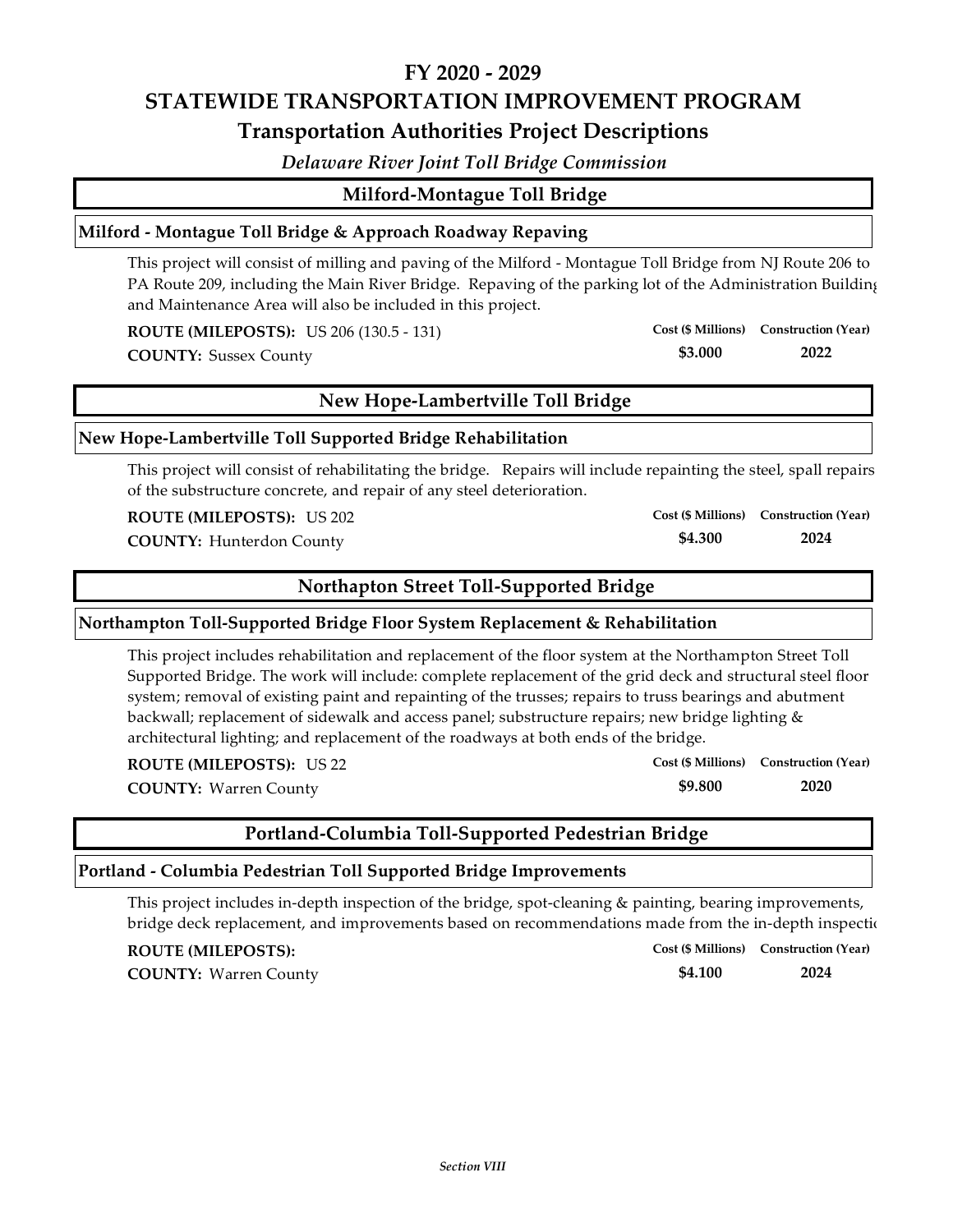## *Delaware River Joint Toll Bridge Commission*

**\$2.900**

**Cost (\$ Millions) Construction (Year)**

## **Riverton ‐ Belvidere Toll‐Supported Bridge Rehabilitation**

This project includes cleaning and painting of the Riverton ‐ Belvidere Toll‐Supported Bridge.

#### **ROUTE (MILEPOSTS):**

**COUNTY: 2024** Warren County

# **Scudder Falls Bridge**

#### **I‐295 Scudder Falls Bridge Replacement**

Under a Memorandum of Agreement that the Delaware River Joint Toll Bridge Commission (DRJTBC) entered into with the New Jersey Department of Transportation (NJDOT) and the Pennsylvania Departmen of Transportation (Penn DOT), the projectʹs limits are I‐95 from PA Route 332 in Bucks County, PA to Bear Tavern Road in Mercer County, NJ. The project area extends 4.4 miles along I‐95 – from the Route 332 interchange in Bucks County, Pa. to the Bear Tavern Road interchange in Mercer County, N.J. The work includes a complete replacement of the existing four‐lane Scudder Falls Bridge over the Delaware River with six lanes of through traffic (three in each direction), two auxiliary northbound lanes for entry/exit travel, and one auxiliary southbound lane for entry/exit travel.

Other major components of the project include:

• Widening of I‐95 from the Route 332 exit in Pennsylvania to the bridge by adding an additional lane in each direction (widening to the inside of the highway)

• Reconfiguration of the I‐95/Taylorsville Road Interchange in Lower Makefield Twp., Pa. by eliminating the existing eastern southbound off-ramp from I-95 and combining it with the existing western southbound off‐ramp

• Reconstruction and reconfiguration of the Route 29 interchange through the use of roundabouts. This option would avoid traffic signals, resulting in a folded diamond interchange with two roundabout intersections at the ramps with I‐95

• A Pedestrian/Bicycle shared-use pathway on the upstream structure of the new duel spans

• Full inside and outside shoulders/breakdown lanes on both bridge spans, a current highway standard requirement; the inside shoulders will be 14‐feet wide (two feet wider than the 12‐foot width required under current highway design criteria) to allow for future bus‐rapid transit routes in the region

• Noise-abatement walls along the approach roadways leading to and from the bridge

| <b>ROUTE (MILEPOSTS):</b>    |           | Cost (\$ Millions) Construction (Year) |
|------------------------------|-----------|----------------------------------------|
| <b>COUNTY: Mercer County</b> | \$534.000 | 2017 - 2021                            |

# **Trenton‐Morrisville Bridge**

#### **Trenton‐Morrisville Toll Bridge All Electronic Tolling**

This project includes study, design and implementation of All Electronic Tolling at the Trenton‐Morrisville Toll Bridge.

#### **ROUTE (MILEPOSTS):**

**COUNTY: 2023 ‐ 2024** Mercer County

**\$8.900 Cost (\$ Millions) Construction (Year)**